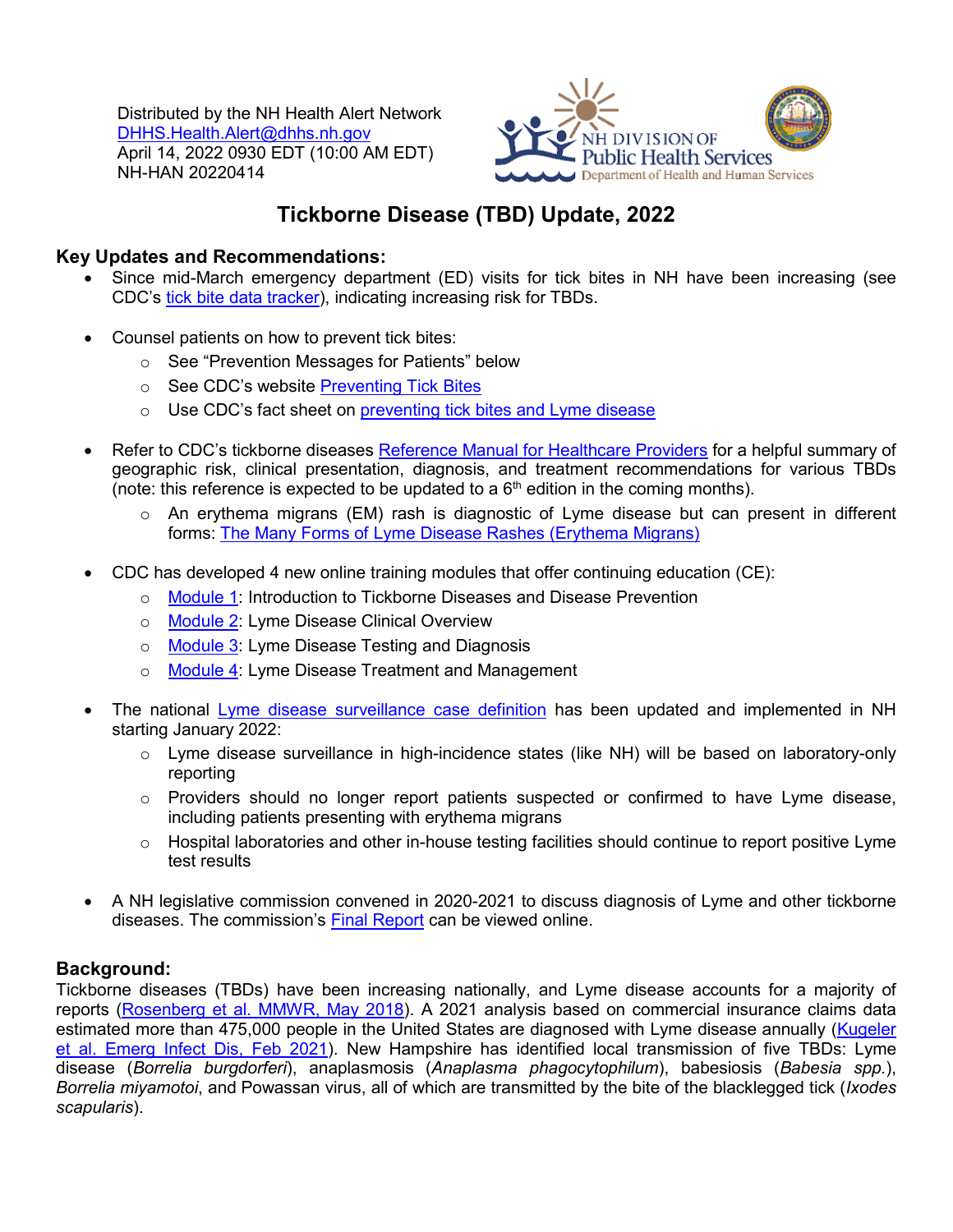#### **Disease Specific Resources and Clinical Information:**

Lyme disease

- CDC [Lyme disease website](https://www.cdc.gov/lyme/index.html) and infographic on [Lyme Disease Prophylaxis After Tick Bite](https://www.cdc.gov/lyme/resources/pdfs/lyme-pep-aid_digital-508.pdf)
- IDSA [2020 Guidelines for the Prevention, Diagnosis and Treatment of Lyme Disease](https://www.idsociety.org/practice-guideline/lyme-disease/)

Anaplasmosis

- CDC [Anaplasmosis website](https://www.cdc.gov/anaplasmosis/index.html)
- CDC guidance for health care providers on the [Diagnosis and Management of Tickborne Rickettsial](https://www.cdc.gov/mmwr/volumes/65/rr/pdfs/rr6502.pdf)  [Diseases](https://www.cdc.gov/mmwr/volumes/65/rr/pdfs/rr6502.pdf) (including Anaplasmosis)

**Babesiosis** 

- CDC [Babesiosis website](https://www.cdc.gov/parasites/babesiosis/)
- IDSA [2020 Guideline on Diagnosis and Management](https://www.idsociety.org/practice-guideline/babesiosis/) of Babesiosis

#### *Borrelia miyamotoi*

• CDC *[Borrelia miyamotoi](https://www.cdc.gov/relapsing-fever/miyamotoi/index.html)* website

Powassan virus

• CDC [Powassan virus website](https://www.cdc.gov/powassan/index.html)

### **Reporting Tickborne Diseases:**

Clinicians should continue to report suspected and confirmed cases of all non-Lyme tickborne diseases to the Bureau of Infectious Disease Control by submitting a case report form or calling 603-271-4496 (after hours 603-271-5300). Please use the new digital fax line to send TBD reports: 603-696-3017.

Use the following case report forms:

- Rickettsial Diseases: [https://www.cdc.gov/ticks/forms/Tick\\_TBRD\\_FILL\\_508.pdf](https://www.cdc.gov/ticks/forms/Tick_TBRD_FILL_508.pdf)
- Babesia:<https://www.cdc.gov/parasites/babesiosis/resources/50.153.pdf>
- Other TBDs: <https://www.dhhs.nh.gov/dphs/cdcs/documents/diseasereport.pdf>

#### **Prevention Messages for Patients:**

- Avoid tick-infested areas when possible and stay on the path when hiking to avoid brush.
- Wear light-colored clothing that covers arms and legs so ticks can be more easily seen.
- Tuck pants into socks before going into wooded or grassy areas.
- Apply insect repellent (20-30% DEET) to exposed skin. Other repellent options may be found here: <https://www.epa.gov/insect-repellents/find-repellent-right-you>
- Permethrin is highly effective at repelling ticks on clothing; it is not meant for use on skin.
- Perform daily tick checks to look for ticks on the body, especially warm places like behind the knees, ears, groin, belly button, and the back and neck.
- Pets returning inside may also bring ticks with them. Performing tick checks and using tick preventatives on pets will minimize this occurrence.
- Encourage landscape or environmental management to reduce tick habitat and encounters.
- Shower soon after returning indoors to wash off any unattached ticks and check clothes for any ticks that might have been carried inside. Placing dry clothes in the dryer on high heat for ten minutes (one hour for wet or damp clothes) effectively kills ticks.
- Remove ticks promptly using tweezers. Tick removal within 36 hours of attachment can prevent Lyme disease, but transmission of other tick-borne diseases can occur with shorter periods of attachment time.
- Monitor for signs and symptoms of tickborne diseases for 30 days after a tick bite. Patients should contact their healthcare provider if symptoms develop.

Additional educational resources can be found on the NH DPHS [Lyme and Other Tickborne Diseases website.](https://www.dhhs.nh.gov/dphs/cdcs/lyme/publications.htm?)